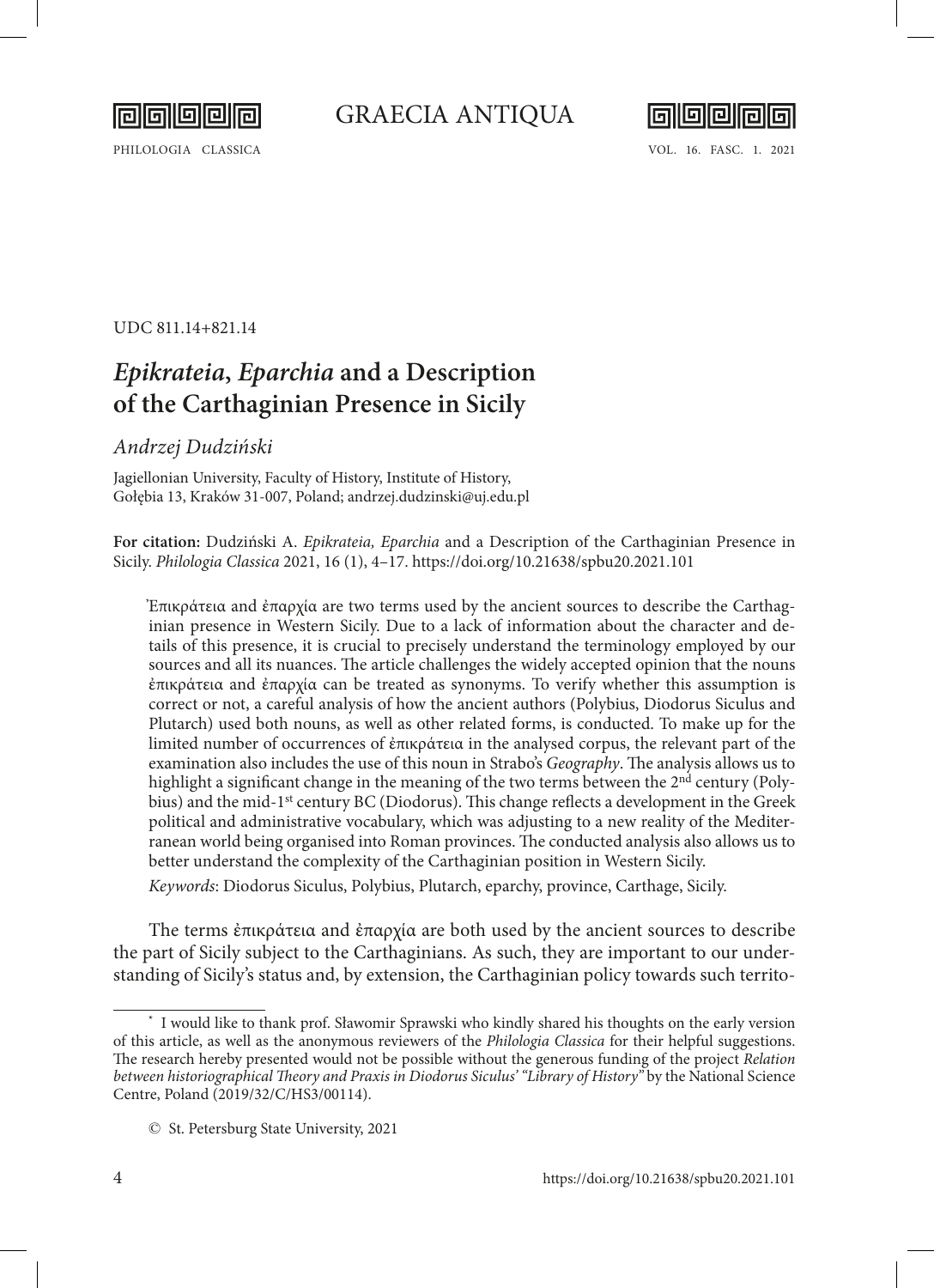ries in Sicily and elsewhere. Modern scholars usually consider the terms synonyms. In this article I put forward the hypothesis that the meaning of both terms evolved over time and that in the majority of our main sources the two terms are indeed very different and by no means interchangeable. To verify this hypothesis, I will first analyse the usage of both terms by the ancient historians who wrote on the history of Sicily (Polybius, Diodorus and Plutarch) and then try to offer an interpretation as to the difference in their meaning.

#### **1. The status** *quaestionis*

Ἐπαρχία, derived from ἄρχω, is a term commonly used by the ancient authors to describe the Roman province (e. g. Diod. Sic. 40. 4; Plut. *Luc*. 6. 1; *Cic.* 30. 1), which makes it easier to understand the character of the power involved. Ἐπικράτεια, derived from κρατέω, is more ambiguous and polysemous. It is also, as we shall see, much less common. It's earliest recorded use for the Carthaginian part of Sicily can be found in (Ps.-?) Plato's seventh letter (349c).

Interpretations of ἐπικράτεια and ἐπαρχία as synonyms reach at least as far back as S.Mazzarino's monograph *Introduzione alle Guerre Puniche*, first published in 1946. The author's definition of this phenomenon influenced a number of later studies.<sup>1</sup> P. Anello, in her seminal article on the development of the Carthaginian ἐπαρχία in Sicily, suggested that the choice of terms may reflect the author's preference (with Polybius favouring ἐπαρχία, while Diodorus and Plutarch preferred ἐπικράτεια) and hypothesised that our sources. Diodorus most of all, unwittingly projected the reality of the late  $4<sup>th</sup>$  century (i. e. what Anello considers the proper ἐπικράτεια/ἐπαρχία) onto the last decade of the 5th century.2 The majority of modern scholars adhere to this interpretation, varying slightly in their definitions, but not in the notion that they are dealing with what is essentially a pair of synonyms.3

The key reason behind Anello's theory seems to be the necessity to explain the use of ἐπικράτεια for the last decade of the 5th century and the beginning of the 4th century, when archaeological and literary sources do not offer sufficient evidence to support the existence of any permanent administrative structure remotely resembling the Persian satrapy, the Hellenistic ἐπαρχία or the Roman province. If one assumes that ἐπικράτεια and ἐπαρχία were used by the ancient authors as synonyms, then one also has to face the resulting difficulty. Anello's hypothesis is an attempt to solve it by suggesting a misunder-

<sup>1</sup> "Continuità territoriale 'esclusiva' (…) nell'ambito delle 'province' o eparchie territorialmente definite, si esercita il controllo esclusivistico della potenza dominante, la quale stabilisce i limiti entro cui gli altri possono contrarvi rapporti comerciali" Mazzarino 2003, 65; Anello 1986, 124. For a recent use of a very similar definition of ἐπικράτεια see e. g., De Vincenzo 2013, 12. A precise definition of the relations within this term is very difficult (probably, as I will argue, by design). For possibly the best attempt to summarise our knowledge, see Ameling 2011, 50–51.

<sup>&</sup>lt;sup>2</sup> Anello 1986, 137, 150–151, 176–177. For the view that ἐπικράτεια came to be at the end of the 4th century see also Anello 2008, 97. All dates refer to the times before Christ, unless stated otherwise.

<sup>3</sup> E. g. Bondì 1990–1991, 230; Anello 1990–1991, 209; De Vincenzo 2013, 13. Such a view is by no means limited to Italian scholars — it echoes also e. g., in Hans 1983, 119; Miles 2010, 131; Melliti 2016, 118 or Hoyos 2010, 49, although the last two emphasize the complexity of the issue and the limits of our knowledge. *Contra* see Whittaker 1978, 62–63. New French translations offer, in most cases, a description ("la region soumise aux Carthaginois" in Bonnet and Bennet 1997, 14, 59, "le territoire contrôlé par les Carthaginois" in Goukowsky 2006, 68), but at times use a more direct "les possessions carthaginoises" (e. g., in Diod. Sic. 14, 54, 2: Bonnet and Bennet 1997, 75).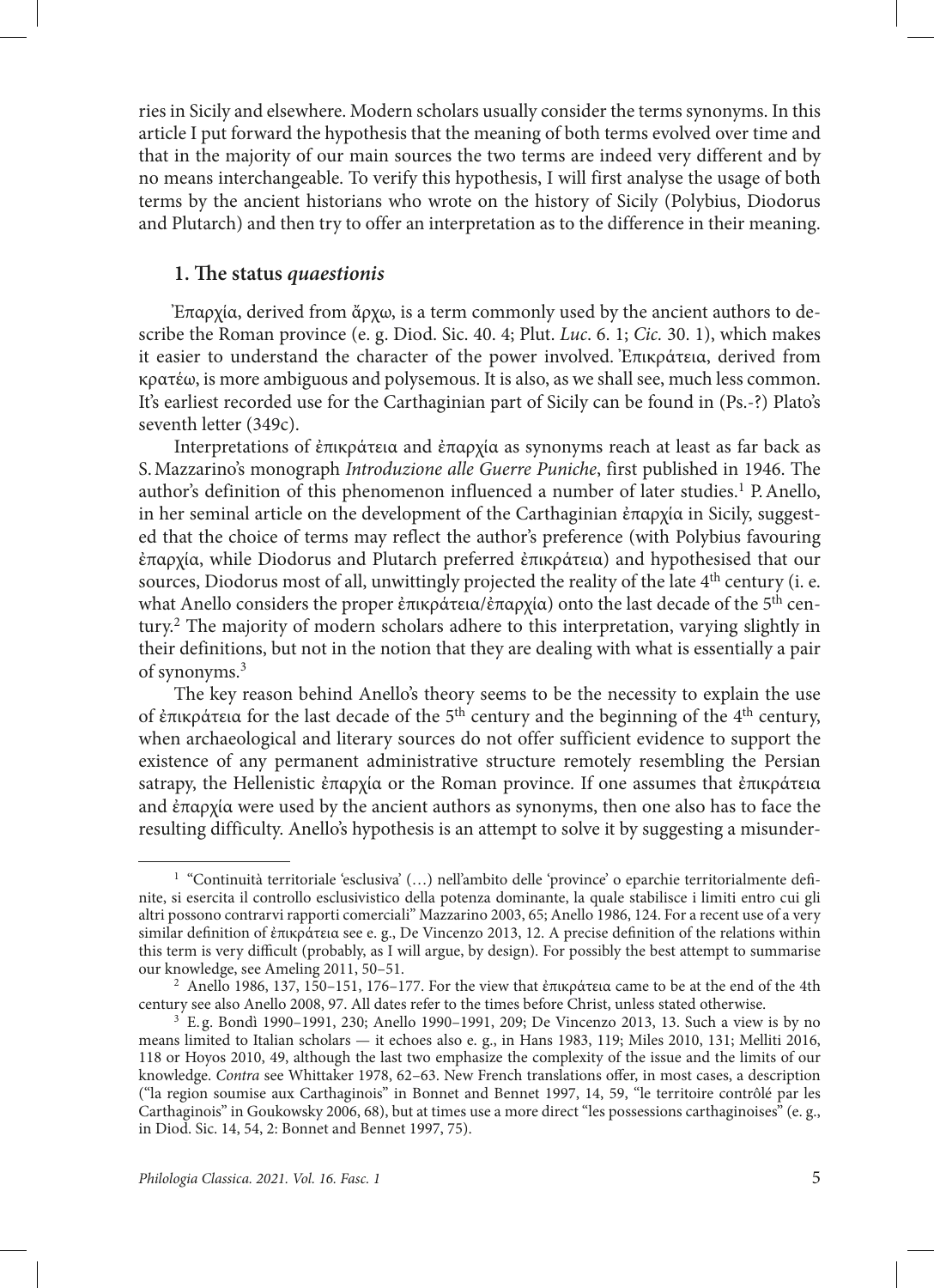standing on the part of our sources. For the late  $4<sup>th</sup>$  century, there is much more evidence for Carthaginian control over Western Sicily, e. g., Carthaginian garrisons appear in the literary and archaeological sources and the local coin emissions disappear, while the legends on Siculo-Punic coinage suggest the appearance of new financial officials. Therefore, Anello suggested that our sources projected the reality of Agathocles' times back onto the last decade of the  $5<sup>th</sup>$  century — a point at which the Carthaginians re-entered the political landscape of the island. From there, according to the Italian scholar, the Carthaginian presence evolved throughout the next century (with the treaty of 375 marking an important turn), before it finally reached its proper form, deserving the name ἐπαρχία.4

Anello suggested that the responsibility for the use of ἐπικράτεια for the late 5<sup>th</sup> century laid with Diodorus, who drew it from his sources discussing later events. Given that Plutarch used this term as well, it is plausible that it had actually appeared already in Timaeus<sup>5</sup>  $$ likely a common source for the Sicilian events in Diodorus and Plutarch. Anello's hypothesis about a gradual development of the ἐπικράτεια allows her to remove Plutarch from the equation. Plutarch used the term at the earliest in reference to Dion's return to Sicily in 356, roughly 50 years after the events for which Diodorus first used it and closer to the reality of Agathocles' times. If we accepted Anello's explanation, the use of ἐπικράτεια for that period would be much more justified — even if still not entirely appropriate. Nevertheless, this interpretation makes it possible to blame mainly Diodorus for creating confusion due to repeated use of supposedly inappropriate terminology. Such an explanation may have been plausible due to the well-established belief that the *Library of History* was a work of mere compilation and that its author "lacked the methodical skills of historiography to produce a keen analysis of his time and probably also the intellectual capacity".6 However, this view of Diodorus and his methods has been questioned for some time.7

Anello's explanation is plausible, but it is necessary to keep in mind that it was put forward in order to solve a particular problem — namely that the reality of the late  $5<sup>th</sup>$  century does not meet the criteria for ἐπικράτεια/ἐπαρχία proposed by Mazzarino and Anello. This definition rests on the assumption that there is no substantial difference between ἐπικράτεια and ἐπαρχία. If this assumption could be disproved, the problem would cease to exist, and we would be left with the task of drawing out the difference between the two terms. Therefore, analysing the relations between them is crucial for our understanding of the history of the Carthaginian presence in Western Sicily.

The latest analysis of both ἐπικράτεια and ἐπαρχία was offered by S.Cataldi in his article "Alcune considerazioni su eparchia ed epicrazia cartaginese nella Sicilia Occidentale", published in 2003. In his work, Cataldi analysed the use of these words in the context of the Carthaginian presence in Sicily.<sup>8</sup> However, his analysis, while comprehensive and

<sup>4</sup> Anello 1986, 172–177.

<sup>&</sup>lt;sup>5</sup> Anello 1986, 137–151, following Meister 1967, 71–165 in most cases. For an analysis of the use of Timaean material in the *Library of History* see Dudziński 2016.

<sup>&</sup>lt;sup>6</sup> Rathmann 2016, 352–353. This view of Diodorus was offered by Volquardsen 1868 and later firmly established by the authors and editors of *RE*, most notably Schwartz 1905 and Laqueur 1936, followed by many others e. g., Meister 1967, Pearson 1987.

<sup>7</sup> See Palm 1955 on the coherence of the language of the *Library of History*. A major turn in the studies on Diodorus came with the publication by Sacks 1990.

<sup>8</sup> Cataldi 2003. For earlier discussions on ἐπικράτεια and ἐπαρχία and the nature of the Carthaginian position in Western Sicily see Anello 1986 and the proceedings of the symposium on this topic printed (with transcripts of discussions following each presentation) in issue XXXVI–XXXVII of "Kokalos" (especially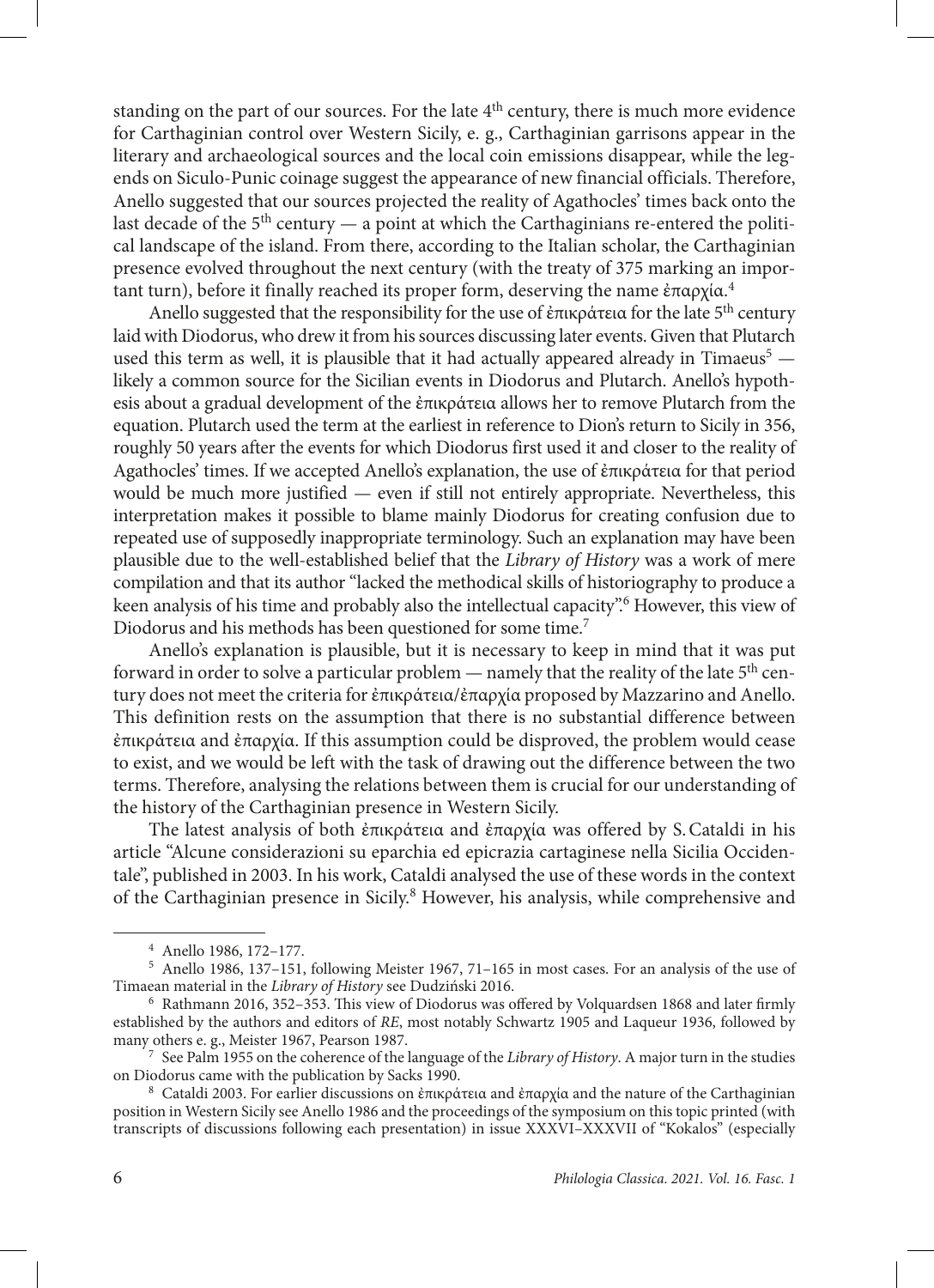thorough, still suffers from the same assumption that both terms describe the same basic reality, albeit with different undertones: ἐπικράτεια being a harsh and violent rule and ἐπαρχία representing a more lenient and legal control over a territory.9

As we can see, the belief that ἐπικράτεια and ἐπαρχία describe the same reality and, therefore, can be treated as synonymous, is the cornerstone of most historical interpretations concerning the nature of the Carthaginian presence in Sicily. This makes it even more surprising that so far it has not been challenged. In order to verify this assumption, we shall analyse the use of both terms by three major authors and main sources of information concerning the history of Sicily: Polybius, Diodorus Siculus and Plutarch.

## **2. Ἐπαρχία and ἐπικράτεια in Polybius**

Of the three main sources for the history of Sicily, chronologically the earliest one is *Histories* by Polybius, whose work covered the period from the beginning of the First to the end of the Third Punic War (264–146) providing scholars with invaluable information about the background of these conflicts, in particular about the Romano-Punic treaties.

Polybius uses the terms ἐπικράτεια and ἐπαρχία in both Sicilian and non-Sicilian contexts. The noun ἐπαρχία appears in Polybius' work seven times (Polyb. 1. 15. 10; 1. 17. 5; 1. 38. 7; 2. 19. 2; 3. 27. 4; 3. 29. 10; 7. 4. 2) and in all these cases it indicates a territory under the control of a political entity, be it Carthage, Rome or Syracuse. A particularly noteworthy example is Polyb. 2. 19. 2, where Polybius uses ἐπαρχία to refer to the Roman territory in Italy, which was never a province *sensu stricto*.

The verb ἐπάρχω is used extensively in Polybius' translation of the Romano-Punic treaties. Within three chapters (3. 22–24), we find four out of the six occurrences of this verb, evidently carrying the meaning "to govern" or "to control" (cf. 21. 34. 10; 21. 46. 9). Similarly, Diogenes, the governor of Susiana, is referred to as the ἔπαρχος (5. 46. 7).<sup>10</sup> The noun ἐπικράτεια appears in Polybius' work merely four times, in a variety of contexts. In 2. 1. 3, ἐπικράτεια refers to the Carthaginian victory in the war against the mercenaries in Africa after the First Punic War. Next, Polybius uses this term to describe the danger posed by the Bruttians and the Lucanians to the Greek colonies of Magna Graecia (τῆς τῶν περιοικούντων βαρβάρων ἐπικρατείας, Polyb. 2. 39. 7). Whether we should interpret ἐπικράτεια in this context as a "territory", "domination" or e. g., "superiority" remains open to debate. In 12. 25. 3, Polybius refers to the famous bull of Phalaris, saying that it was removed from the city in the times of the Carthaginian ἐπικράτεια (κατὰ τὴν ἐπικράτειαν Καρχηδονίων). Again, it leaves the term open to interpretation as it can mean either a "victory", "conquest" or even "superiority". Finally, Polybius uses the term describing Antiochus IV Epiphanus' claim to Coele Syria, citing among the arguments presented to emissaries "the ἐπικράτεια of Antigonus, the first king of Syria" (28. 20. 7), which, once again, may indicate "possessions" or "dominions". In general, ἐπικράτεια in Polybius is used to denote superiority over someone or something, not necessarily a territory.

Tusa 1990–1991; see also Bondì 1990–1991; Anello 1990–1991). Cataldi's arguments are considered definitive by De Vincenzo 2013, 13.

 $\frac{1}{9}$  Cataldi 2003, 218. Cataldi attempted to further support this claim by also pointing out the change in the language of the Athenian honorary decrees of proxenia, where κράτος replaced ἀρχή during the Peloponnesian War — a fact he interprets as a reflection of the Athenians' stricter control over their "subjects" during the war (Cataldi 2003, 234–237).

<sup>&</sup>lt;sup>10</sup> Mauersberger 1961, 866–867 (s.v. ἐπαρχία).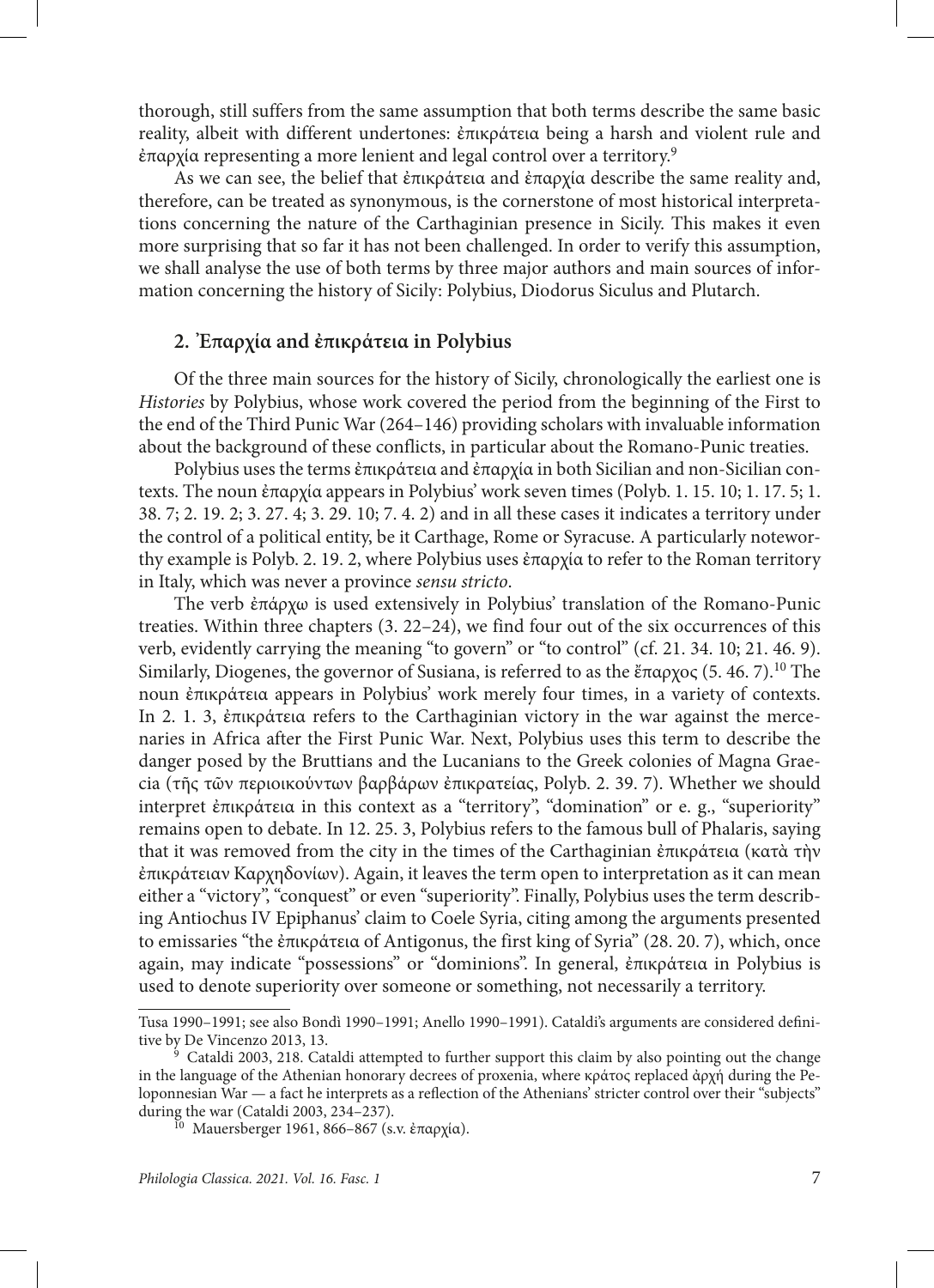In the case of the verb ἐπικρατέω, which is used by Polybius 43 times in his work, we find a very similar range of meanings, although the most common one is "to prevail" or "get the upper hand", used in a variety of contexts ranging from describing a military (e. g., 3. 84. 13; 6. 52. 8) or political (4. 17. 5) victory to even how Danube "overpowers" the sea waves at its mouth (4. 41. 1–9). There are also examples of this verb used in the context of "conquering" something (2. 18. 1) or "ruling" (6. 50. 3). When it comes to control over a territory or an area, ἐπικρατέω is used mainly in the military context: we find, for example, Rome "controlling" the rest of Sicily during the war against Carthage (1. 41. 6), or Persians controlling Asia (10. 28. 3). It is worth noting that quite often this verb is used to describe control over sea (e. g., 1. 11. 10; 1. 20. 5; 1. 39. 10), which may suggest that it indicates military control, or the ability to exert one's power, not any sort of legal authority.<sup>11</sup>

Thus, in Polybius' work the terms in question have different meanings. Most importantly, while ἐπαρχία always refers to a territory (although, as far as we can tell, never to a specific administrative unit), ἐπικράτεια is more abstract and the "superiority" it is denoting can be frequently interpreted in a few ways. When ἐπικράτεια does refer to a territory, it does not offer any indication as to the administrative character of such a territory — its main focus is on the power that ultimately wields control over it. The fact that the term ἐπικράτεια is used also to describe Antiochus' claim to Coele Syria seems to contradict Cataldi's interpretation that ἐπικράτεια is used to depict a harsher and more oppressive rule. At the same time, ἐπαρχία is clearly less abstract and it always denotes a territory owned by some state. The former term in itself does not carry any information about the status of the territory it describes. It certainly cannot be by default interpreted as a province — a territory forming an administrative unit under the authority of a single official — as it is also used to describe Roman territories in Italia and the Syracusan holdings in Sicily.12

This situation changes once we move forward to Diodorus and Plutarch. To better understand what both authors meant by ἐπικράτεια and ἐπαρχία, we shall take a look at the use of the two terms throughout their works. While more than half of Diodorus' *Library of History* did not survive to our times in its entirety, the existing parts and fragments of their works<sup>13</sup> provide us with ample and diverse material for analysis. In the case of Plutarch, we will focus on the *Lives*, as the work constitutes a coherent and sufficiently large data set, while representing a biography  $-$  a genre akin to historical narrative.<sup>14</sup>

### **3. Ἐπαρχία in Diodorus and Plutarch**

Diodorus used ἐπαρχία 29 times in the surviving parts of his work. Interestingly, the vast majority of these occurrences (24) comes from the second half of his oeuvre (books 21–40 dealing with the period of ca. 301–60 BC) which survived only in fragments. As such, they cover, among other events, the whole existence of the Roman provinces up to

<sup>11</sup> Mauersberger 1961, 932–933 (s.v. ἐπικρατέω).

<sup>&</sup>lt;sup>12</sup> It should be noted that the definition of the Latin noun *provincia* also evolved over time. However, from the very beginning, *provincia* was associated with an official, indicating where he was supposed to exercise his authority (for an in-depth discussion and examples see Richardson 1992, 564–571).

<sup>&</sup>lt;sup>13</sup> In the Loeb Classical Library series, they are published in 12 vols. The new edition currently being published in the Collection Budé includes all fragments (revised and reorganised) in four volumes.

<sup>14</sup> The noun ἐπικράτεια does not appear in the *Moralia* at all, although various forms of the verb ἐπικρατέω can be found.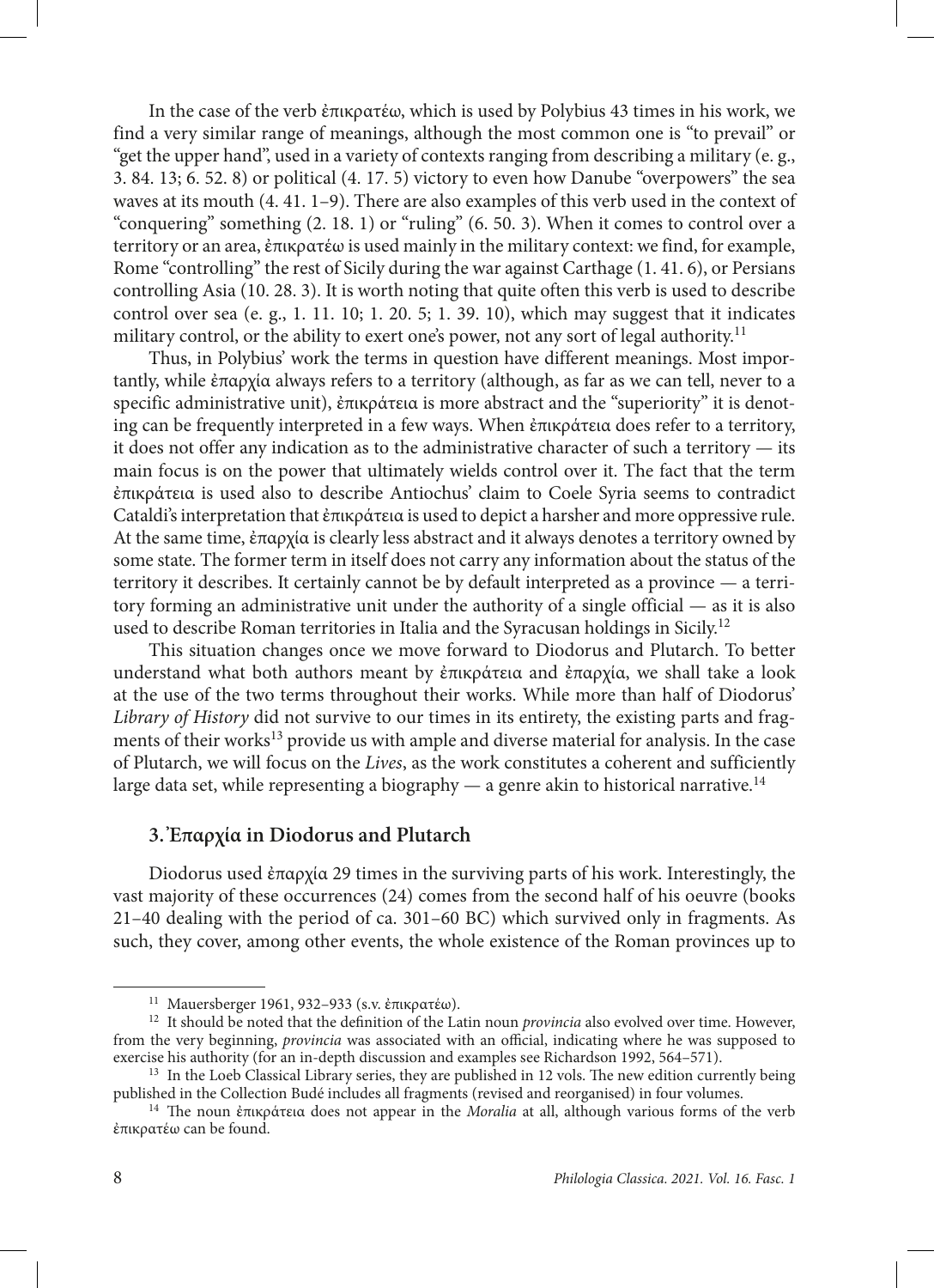Diodorus' own times.<sup>15</sup> Unsurprisingly, this is also the meaning in which the term appears most often throughout this part (e. g., 33. 2. 1; 37. 5. 1), also referring to the province of Sicily (e. g., 34/35. 2. 3; 36. 3. 5; 37. 8. 1). However, the same noun is used throughout Diodorus' work to describe administrative units, resembling the Roman province and governed by a single official, in other states (see e. g., Sittacene in 17. 65. 2; Commagene in 31. 19a. 1 or the division of Italy into two consular provinces by the rebels during the Social War in 37. 2. 6). There are also many examples of the term being used in the plural (e. g., 17. 105. 8; 37. 3. 5; 40. 4. 1). Most importantly, however, it is used once — and only once — in the context of the Carthaginian presence in Sicily  $(22. 10. 6)$ <sup>16</sup>

Beside the noun ἐπαρχία itself, Diodorus uses the term ἔπαρχος (seven times) and the verb ἐπάρχω (twice), but those are comparatively rare. It is worth noting that the term ἔπαρχος is not reserved for the governors of an ἐπαρχία, but it is used for any person in charge, such as a military commander (e. g., 14. 7. 7; 14. 113. 5).

Plutarch, on his part, used ἐπαρχία 79 times throughout his *Lives*. Once again, it is mostly used to describe Roman provinces and, therefore, appears predominantly in the biographies of great Romans. In the Greek *Lives* we find merely three occurrences of this term, one in *Pelopidas* (30. 1) and two in *Demetrius* (7. 2; 30. 1). Coincidentally, all three are used in the plural. The meaning of the term, therefore, stays the same as in Diodorus: an administrative unit, resembling the Roman province, and governed by a single official. Interestingly, in Plutarch's works we can see the ἐπαρχία as a predetermined territorial unit

<sup>16</sup> Walton 1957, 69 in his translation interpreted ἐπαρχία in this passage as the domain of Pyrrhus rather than the Carthaginians. This position is accepted also by Cataldi 2003, 233–234 and Goukowsky 2006, 70 (Diod. Sic. 22. 22. 6), 215 n. 146. The latter notes the problem with the use of this term by Pyrrhus' Sicilian allies and suggests that Diodorus may have "rejuvenated" the speech. However, the context in which the term is used suggests that it may be referring to the Carthaginian ἐπαρχία in Sicily. The passage does not discuss the king's territorial gains *per se*, nor Sicily's future status. It refers to his Sicilian allies' goal of forcing the Carthaginians completely out of Sicily. Therefore, the focus of the sentence is firmly on Carthage. Introducing Pyrrhus' ἐπαρχία in the same sentence without any commentary seems improbable. Moreover, it is very unlikely that Pyrrhus' Sicilian allies would be so willing to give up their independence and become a part of his kingdom, especially if we bear in mind that shortly after, when he executed Thoenon and forced Sosistratus into exile, a number of Sicilian cities turned against him, some of them even joining the Carthaginians (Plut. Pyrrh. 23. 4–5). Furthermore, there is no record of Pyrrhus planning to turn Sicily into an eparchy of his own. The only information on his plans we have comes from Justinus, who claims that Pyrrhus wanted to turn Sicily into a kingdom for his son, Helenus (Just. Epit. 23. 3. 3). Therefore, I would consider the ἐπαρχία in Diod. Sic. 22. 10. 6 as referring to Carthage rather than Pyrrhus.

<sup>&</sup>lt;sup>15</sup> In this case in particular the high proportion of occurrences coming from the fragments, surviving only in Byzantine collections of excerpts, brings up the question of their transmission. Naturally, the possibility of the excerptors' intervention in the text cannot be definitively excluded, but from what we can tell about the working methods and criteria behind the major collections of excerpts (such as the *Excerpta Constantiniana*), their authors emphasised accuracy and while capable of rephrasing their material, they strived to maintain its structure and vocabulary (Manafis 2020, 31–42). In the case of the *Excerpta Constantiniana*, we can actually see the decision was made to follow the principles of appropriating the excerpts as intact as possible, instead of summarising them (Németh 2018, 56 and Manafis 2020, 39–40). Németh (2018, 86) concludes his discussion of the practice of excerpting by stating that "modifications in the *Excerpta* tended to be minimal and each excerpt carefully followed the original text" and, therefore, "[t]his principle enables scholars to use the *Excerpta* for the reconstruction of the originals as fragments". In the case of Photius, we can actually see his method of excerpting in direct comparison to Diodorus in the description of the Red Sea (Phot. *Bibl*. 250. 447B–460A cf. Diod. Sic. 3. 12–48), which was based on the work of Agatharchides of Cnidus in both authors. Palm 1955, 16–26 demonstrated that Photius stayed more faithful to the original text than Diodorus. Therefore, while the excerptor's intervention remains a possibility, it is rather unlikely to have changed the vocabulary used by the author of the source.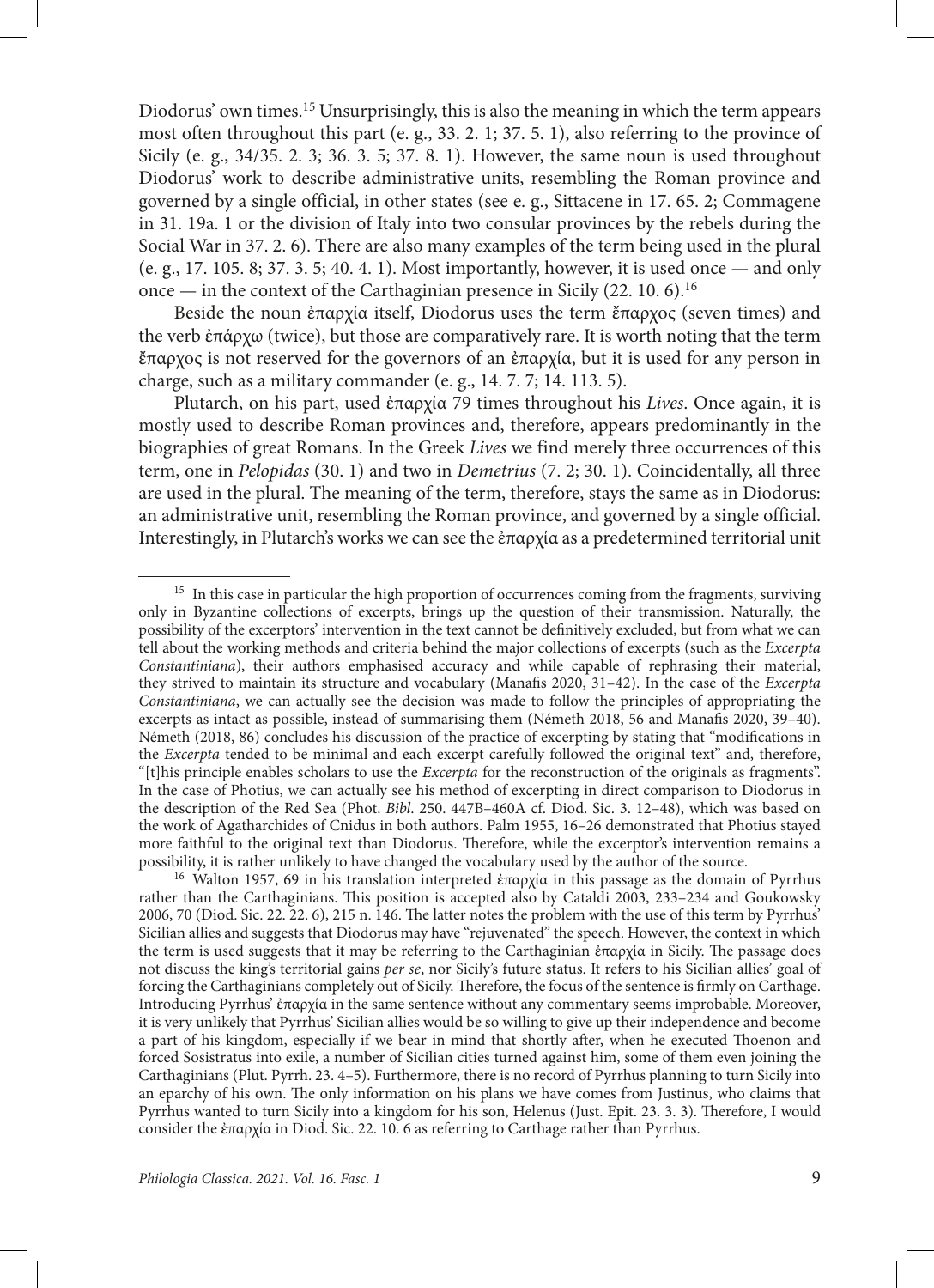even more clearly — see e. g., *Aem*. 10. 3 for the assignment of provinces by lot, or *Cat*. *Ma*. 10. 1 for the province having a proper name. Same as before, we can see ἐπαρχία used in the plural on numerous occasions (e. g., *Luc*. 20. 5; *Mar*. 45. 1). Unlike Diodorus, Plutarch never used this term in the context of the Carthaginian part of Sicily (although it is used for the Roman province in Sicily: *Pomp*. 61. 1).

The noun ἔπαρχος (11 occurrences) is also used in a manner similar to what we know from Diodorus. It is used to describe various people in power, from military commanders (e. g., *Galb*. 8. 2) to the prefect of engineers (τεκτόνων ἔπαρχος: *Cic.* 32. 2). Forms of the verb ἐπάρχω appear very rarely (four occurrences overall).

As we can see, the meaning and the pattern of use of the noun ἐπαρχία remain unchanged between Diodorus and Plutarch, but they differ in one significant way from what we observed in the case of Polybius. Compared to the historian from Megalopolis, who used this term to describe different kinds of territories, both Diodorus and Plutarch employ it in an extremely consistent and precise manner, always referring to an administrative unit governed by a single official — although not necessarily a Roman province (see 17. 65. 2 for a Persian satrapy, 31. 19a. 1 for the Seleucid eparchy of Commagene and 37. 2. 6 for two consular provinces of the Socii during the Social War). There is no trace of any ambiguity evident in Polybius' work, such as using ἐπαρχία to describe Roman territories in Italy or Syracusan in Sicily. It seems that between the times of Polybius and Diodorus the term changed its meaning, becoming much more precise. This process was necessitated by the growing number of Roman provinces, as well as their increasing importance in both the internal and foreign affairs of the Republic. In the  $1<sup>st</sup>$  century BC, provincial governorship became one of the primary means of advancing one's political career — by providing either an opportunity to wage war or to gather financial resources needed in future campaigns.

It is of particular interest that, while ἐπαρχία is widely used by both Diodorus and Plutarch, out of 108 occurrences only one (Diod. Sic. 22. 10. 6) appears in the context of the Carthaginian presence in Sicily. Let us now move on to the second term — ἐπικράτεια.

## **4. Ἐπικράτεια in Diodorus, Plutarch and Strabo**

Diodorus used the noun 14 times throughout the surviving parts of his work. Τhe translations "realm", "dominion" and in one case "domination" are suggested in J.I.McDougall's *A Lexicon to Diodorus Siculus*. 17 The vast majority of occurrences (13) pertain to the Carthaginian presence in Western Sicily, that is Καρχηδονίων (Φοινίκων) ἐπικράτεια *vel sim.* (Diod. Sic. 13. 81. 3; 13. 109. 4; 14. 8. 5; 14. 41. 1; 14. 41. 3; 14. 47. 5; 14. 54. 2; 15. 73. 1; 16. 69. 5; 16. 73. 1; 16. 78. 1; 16. 82. 3; 22. 10. 2). An interesting case is Diod. Sic. 16. 82. 3, where Diodorus relates the terms of the peace treaty between the Carthaginians and Timoleon of Corinth, signed after the crushing defeat of the Carthaginian forces in the battle of Crimissus River. According to Diodorus, the Lycus River was supposed to be the border between the two ἐπικράτεια — the Carthaginian and the Syracusan (Λύκον καλούμενον ποταμὸν ὅριον εἶναι τῆς ἑκατέρων ἐπικρατείας). Given that Diodorus and other historians held a good opinion about Timoleon, the use of the term ἐπικράτεια in the context of the Syracusan position under his leadership suggests that the term did not carry inher-

<sup>17</sup> McDougall 1983, ε 172.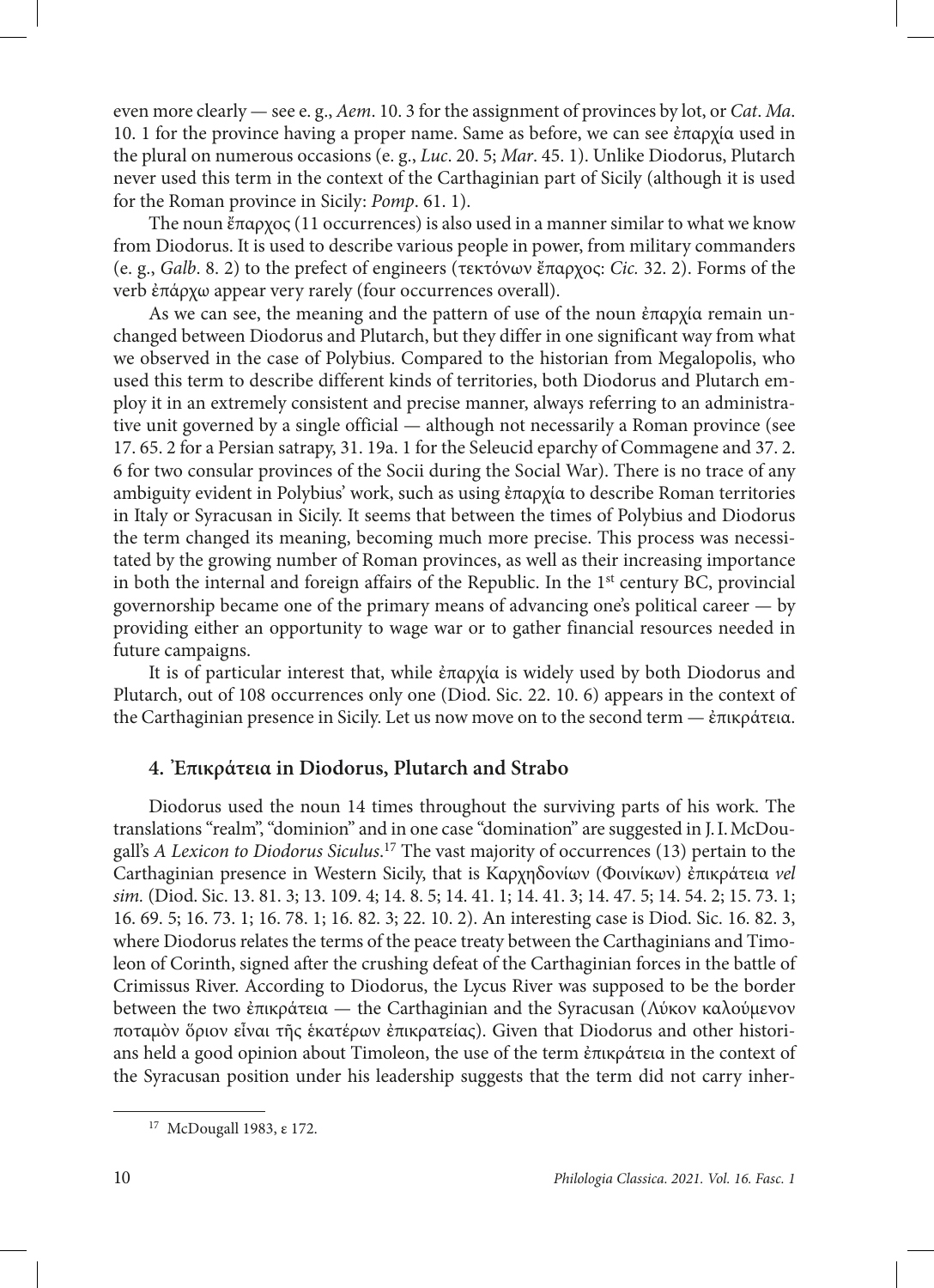ently negative connotations. To address this issue, Cataldi points to the absence of the word ἐπικράτεια from Plutarch's version of this treaty, as well as from other known agreements between the Carthaginians and the Greeks. In the centre of his argumentation lies the claim that the official text of the treaty could not possibly have used a "more propagandistic than legal" term like ἐπικράτεια.18 This, however, is an example of a circular argument: if we disregard evidence against the interpretation of ἐπικράτεια as a negative, propagandistic term, we will inevitably conclude that it was indeed negative and propagandistic. Moreover, the question of whether or not the term ἐπικράτεια was used in the official text of the treaty is beside the point. The important thing is that Diodorus (certainly well-aware of Timoleon's fame as the liberator of the Sicilian Greeks) apparently considered this term appropriate to describe the part of Sicily subject to Syracuse under the leadership of the Corinthian general. Therefore, it seems that we should not easily disregard this testimony — quite the contrary, it may well shed important light on our understanding of ἐπικράτεια.

Another example which deserves closer attention is Diod. Sic. 14. 47. 5, where Diodorus remarks that the Acragantines joined the campaign of Dionysius I "hating as they did the heavy hand of Phoenician *epikrateia*" (μισοῦντες μὲν τὸ βάρος τῆς τῶν Φοινίκων ἐπικρατείας). While the territorial meaning "realm" or "dominion" is still very much possible, a more abstract translation (resembling Polybius' "superiority") seems to be preferable, especially since the given dominating factor is not Carthage, but the Phoenicians.19

The only occurrence of the noun ἐπικράτεια in the *Library of History* beyond the Sicilian context is in the last book, where Diodorus discusses the history and customs of the Jews, citing Hecataeus of Abdera.20 Diodorus informs his readers that many Jewish traditions were changed in the times when they were under foreign rule (κατὰ δὲ τὰς ὕστερον γενομένας ἐπικρατείας: 40. 3. 8), under the hegemonies of the Persians and the Macedonians (ἐπί τε τῆς τῶν Περσῶν ἡγεμονίας καὶ τῶν ταύτην καταλυσάντων Μακεδόνων: 40. 3. 8).21 In this context the term clearly means control over the Jews as a people, hence the abstract meaning of "superiority" or "rule" is more appropriate. It is worth noting that Diodorus offers two examples of ἐπικράτεια: hegemonies of the Persians and the Macedonians. Especially in reference to the latter, the term can hardly be suspected to carry a clearly negative meaning, particularly as it corresponds to the more common and neutral ἡγεμονία.

In general, in Diodorus ἐπικράτεια most often (12 out of 14 occurrences) refers to a territory under Carthaginian control (with 16. 82. 3 referring to both Carthage and Syracuse); in one further case (14. 47. 5), such a translation is also possible. Only once does the term clearly have a more abstract character (40. 3. 8), describing the Jews under the Persian and Macedonian ἐπικράτεια ("superiority", or as it is described in the same passage — "hegemony"). The consistent use of the term to describe a territory clearly sets Diodorus apart from Polybius, who evidently used it with a more abstract meaning.

Apart from the noun ἐπικράτεια, Diodorus also uses the verb ἐπικρατέω (32 occurrences throughout his work). The verb maintains a variety of meanings similar to what we have already seen in Polybius' work. The dominant meaning is still "to prevail" or "to win"

<sup>18</sup> Cataldi 2003, 225–226.

<sup>&</sup>lt;sup>19</sup> Accordingly, both Oldfather 1954, 145 and Bonnet and Bennett 1997, 68 offer "domination".

<sup>&</sup>lt;sup>20</sup> Photius (cod. 244, pp. 542–543) actually gives the name of Hecataeus of Miletus (Μιλήσιος). Both Walton (1967, 287) and Goukowsky (2014, 298) accept Wesseling's emendation to ὁ Ἀβδηρίτης.

<sup>&</sup>lt;sup>21</sup> It has to be emphasised that in this case we are dealing with a fragment of Diodorus' text preserved in Photius' *Library of History*. See n. 15 above.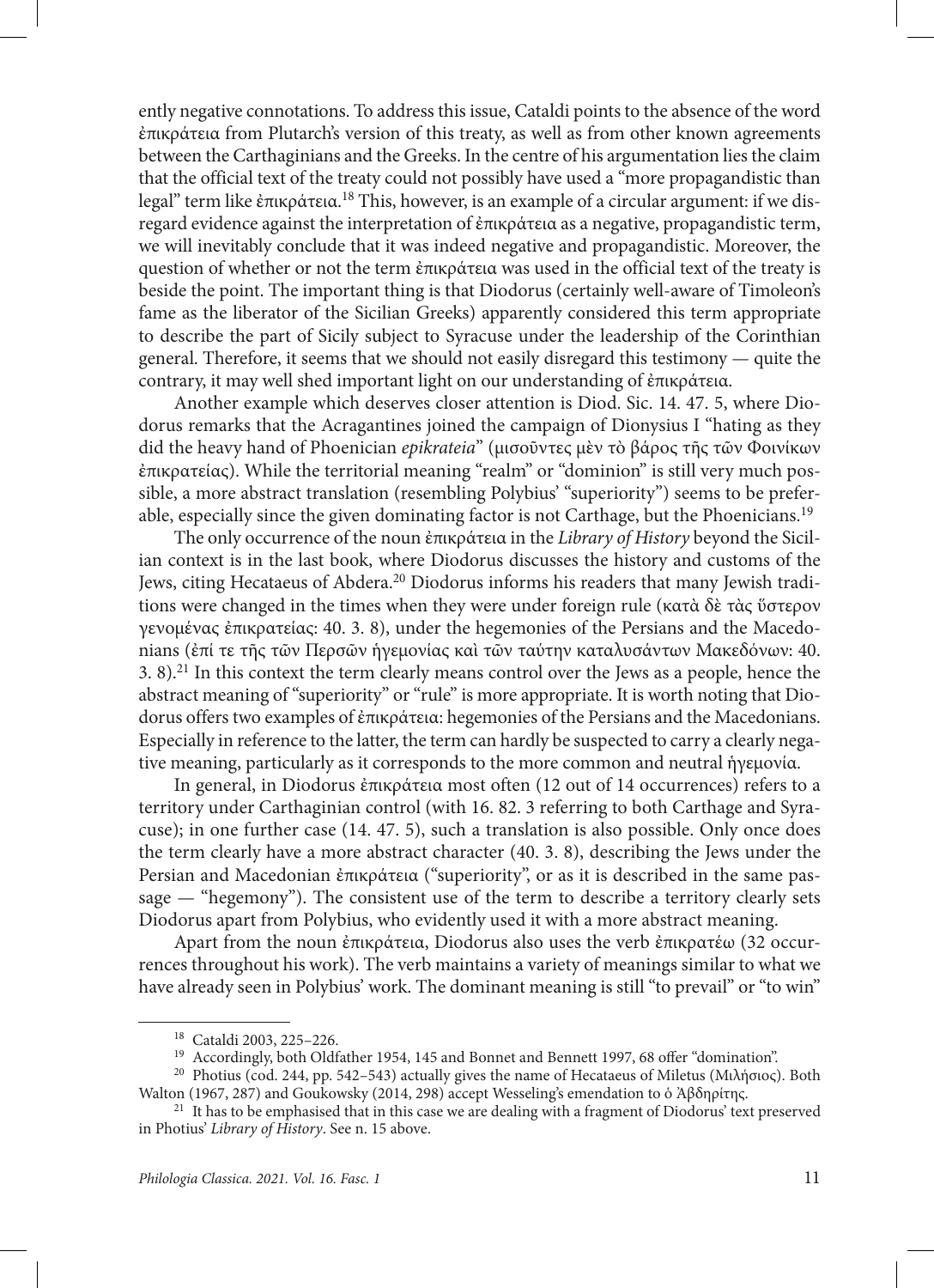(e. g., 4. 49. 6; 13. 112. 5; 18. 15. 3), but the term may also be used as "to outnumber" (4. 19. 2; 17. 18. 4). In Diod. Sic. 5. 38. 2, Diodorus uses this verb to talk about the development of silver mining in Iberia under Carthaginian control. In a few other cases, it is also possible to understand ἐπικρατέω as "to control", or something similar, but in general such an interpretation is not necessary. For example, in 34/35. 30b. 1 Diodorus points out that it was the weakness of its rivals, rather than its own strength, that contributed to "τὴν Ῥώμην ἐπικρατεῖν", which may be understood several ways: as Rome's "conquests", "control" or "victory". Similar is the case of Diod. Sic. 37. 27. 1, where Diodorus may be referring to the time when Mithridates was "controlling" Asia, when he was "conquering" it, or when he was "prevailing" there.

In Plutarch's works, ἐπικράτεια occurs six times (*Tim*. 24. 4; 25. 2; 30. 1; 30. 3; *Dion* 25. 5; *Pyrrh*. 22. 4). In every case it refers to the part of Sicily under Carthaginian control, closely resembling Diodorus' use of this term. The use of the verb ἐπικρατέω also follows the same pattern, with the meaning "to prevail" still being the most frequent. Like Polybius before him, Plutarch more often than Diodorus used this verb to describe military control, e. g., of a sea (Plut. *Sull*. 11. 2; *Luc*. 2. 2) or a river (Plut. *Sert*. 13. 4). In no case in Plutarch's *Lives*, however, can the verb ἐπικρατέω be understood as "to govern".22

Once again, the patterns of use of the noun ἐπικράτεια remain virtually the same in Diodorus and Plutarch, but they differ from what we have seen in the case of Polybius. While in Polybius' work the ἐπικράτεια reflects a whole range of the meanings associated with the verb ἐπικρατέω, in the works of Diodorus and Plutarch its meaning is restricted only to the territory subject to a single power (while the possible meanings of the verb remain unchanged). At least in the case of Diodorus, the use of this term to describe the Greek part of Sicily or Macedonian rule over Judea seems to testify against it having a particularly negative character.

What is striking, however, is that both Diodorus and Plutarch employ ἐπικράτεια and ἐπαρχία in a very consistent manner when it comes to Western Sicily. Both authors use ἐπικράτεια almost exclusively in the context of the Carthaginian presence in Sicily (19 out of 20 occurrences), while ἐπαρχία *—* used 108 times by both authors in total — is only once applied in the same context.

Perhaps the most important observation is that both authors use the noun ἐπικράτεια almost exclusively in the singular, with the sole exception of Diod. Sic. 40. 3. 8, which discusses the results of the Jews mixing with foreigners under the Persian and Macedonian hegemonies. However, drawing conclusions based on such a limited number of cases would be premature. Therefore, it seems useful to take a look at the use of this term by Diodorus' near contemporary, Strabo (c. 64/63 BC–24 AD).

Strabo uses the term ἐπικράτεια 25 times across the surviving parts of *Geography*. The term appears in many different contexts, such as the spread of Greek dialects (8. 1. 2) or the structure of the "mixed" peoples (14. 5. 25). However, the vast majority of occurrences (18 in total) describe relations of power. On eight occasions, ἐπικράτεια is best understood as "conquest" and half of them are related to a particular moment in time (e. g., 5. 1. 1; 16. 1. 19). In five cases, the meaning is more ambiguous and can be translated as "domination" or "superiority" (1. 2. 1; 4. 1. 5; 9. 4. 11; 11. 6. 4; 11. 13. 11). Finally, in five cases, ἐπικράτεια

<sup>&</sup>lt;sup>22</sup> Aside from the noun ἐπικράτεια and the verb ἐπικρατέω, Plutarch mentions the name Ἐπικράτης twice.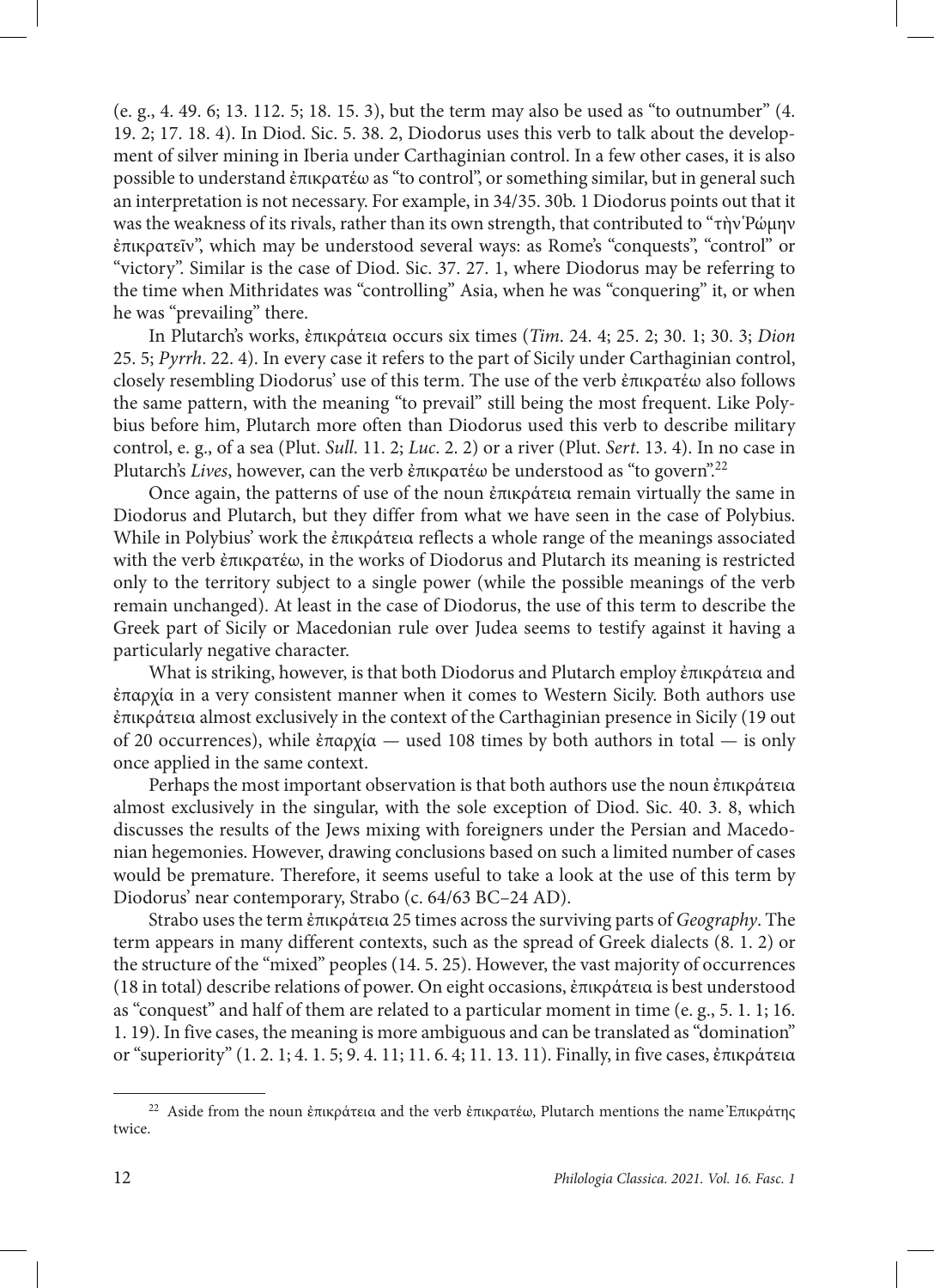clearly refers to a territory of a certain state or city (Rome: 2. 3. 4; Narbonne: 4. 1. 14; Cyrenaea: 17. 1. 5; ancient kings of Egypt: 17. 1. 46; the Libyans and the Aethiopians: 17. 2. 3).

In Strabo, ἐπικράτεια has a wider meaning than in Diodorus and in Plutarch's *Lives*, resembling more of Polybius' use of the term. It is, however, important that when it comes to the use of ἐπικράτεια in the context of territory, Strabo follows closely the same pattern as Diodorus and Plutarch. Indeed, not even once does the noun appear in plural form in the surviving parts of *Geography*. The recurring use of the noun ἐπικράτεια in reference to the Roman domination, domain and conquests seems to confirm that the term did not carry any negative connotation for Strabo.

### **5. The evolution of the meaning of ἐπικράτεια and ἐπαρχία**

The above analysis allows to make several observations that provide us with information necessary to understand the development of both terms as well as the relationship between them. The use of ἐπικράτεια in particular differs between the four historians. While Polybius uses this term in its abstract meaning ("supremacy" *vel simile*), Diodorus and Plutarch use it almost exclusively in the territorial sense (with the exception of Diod. 40. 3. 8 and, possibly, 14. 47. 5). Strabo is situated somewhere in between these two extremes: the clear territorial meaning is present (2. 3. 4; 4. 1. 14; 17. 1. 5; 17. 1. 46; 17. 2. 3), but the more abstract meaning (e. g., "superiority") appears to be more frequent.

The meanings of both terms apparently changed in the century between Polybius and Diodorus. The pattern of use of both terms is significantly different in Diodorus and Plutarch, compared to Polybius. First of all, while there are numerous examples of the plural form of ἐπαρχία, referring to a number of administrative units (provinces, satrapies), ἐπικράτεια is almost always used in the singular by all of the four analysed authors. Among the 49 occurrences in total, 25 of which are clearly of a territorial character, the single exception to this rule is Diod. Sic. 40. 3. 8, describing the periods in which the Jews were ruled by foreigners (Persian and Macedonian).23 Such consistency cannot be regarded as a pure coincidence and, in turn, testifies to a difference in meaning between the two terms. Secondly, when we examine the vocabulary used to describe the Carthaginian position in Western Sicily closely, a surprising pattern emerges. While in general ἐπαρχία is a much more popular term, appearing over 100 times in the *Library of History* and *Lives*, it is used only once in the context of the Carthaginian presence in Sicily (22. 10. 6). On the other hand, ἐπικράτεια appears almost exclusively in this context, also with a single exception (40. 3. 8). Once again, this is striking consistency, suggesting that there indeed was a reason why Diodorus and Plutarch used this unusual terminology to describe the Carthaginian control over Sicily.

It is possible that both authors were influenced by a common source, probably Timaeus of Tauromenion. Nevertheless, the arguments for such an influence are relatively weak. First of all, not only Diodorus and Plutarch, but also Polybius and Strabo (both used ἐπικράτεια mostly in an abstract sense and outside of the Sicilian context) knew and referred to Timaeus' work. As a result, we cannot be sure how Timaeus himself understood this term, as it does not appear in any surviving fragments. It does, however, appear in

<sup>&</sup>lt;sup>23</sup> Interestingly, there are cases in which Diodorus (Diod. Sic. 16. 82. 3) and Strabo (e. g., Strab. 11. 26. 2) refer to multiple states, where we find the singular, not the plural form. I am grateful to the anonymous reviewer who has brought it to my attention.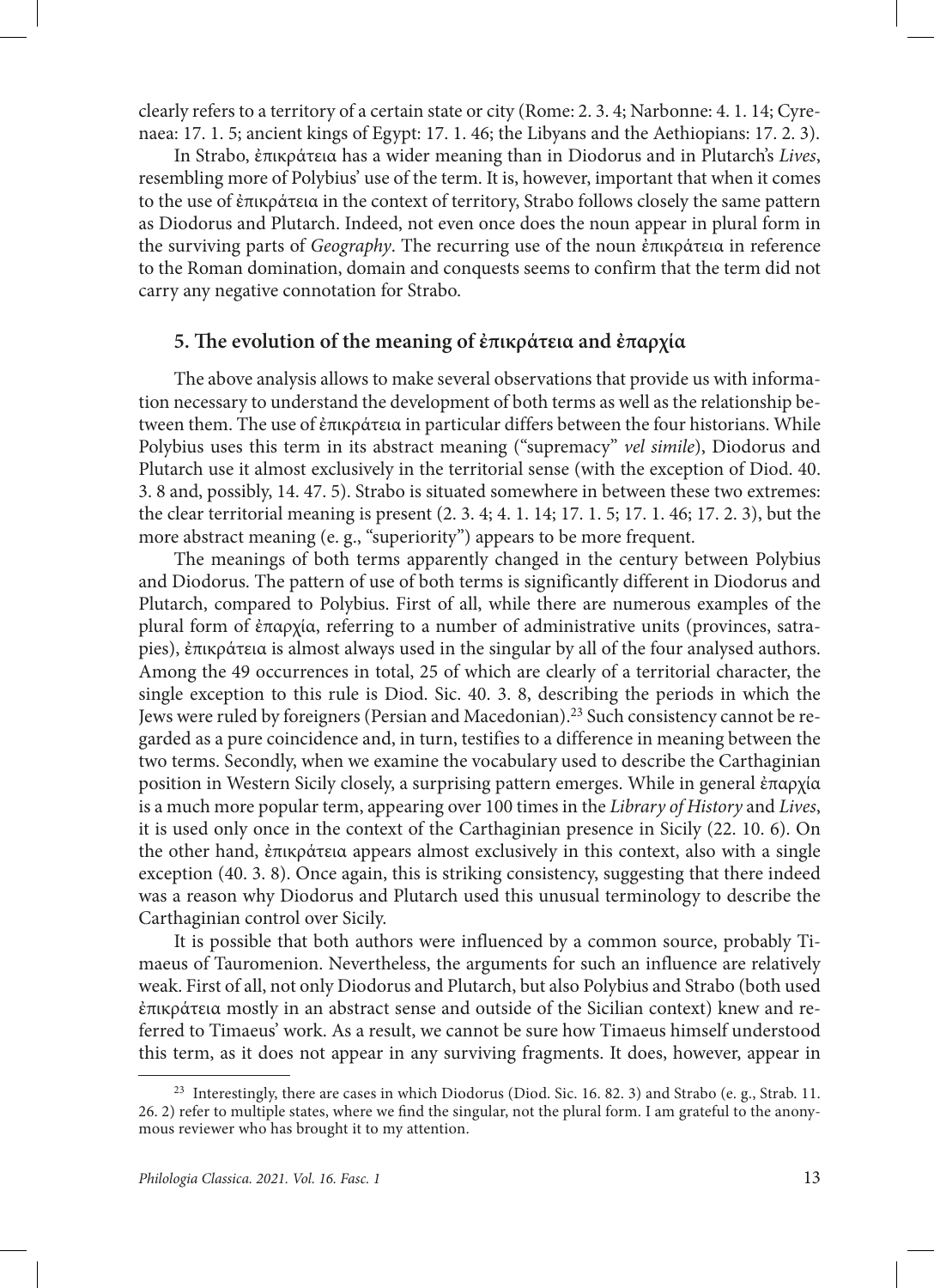Polybius' criticism of Timaeus' treatment of the bull of Phalaris (12. 25. 3=FGrH 566 F 28b), where the historian from Megalopolis uses the term in a more abstract sense — the bull was to be transferred to Carthage "in the times of the Carthaginian *epikrateia*" (κατὰ τὴν ἐπικράτειαν Καρχηδονίων).24 While this statement is not precisely the viewpoint that Polybius attributed to Timaeus, it may be reasonably expected that his criticism reflects the terminology present in the latter's work, especially since this matter was apparently thoroughly, if erroneously, discussed by Timaeus (Diod. 13. 90. 4–7=FGrH 566 F 28a). Therefore, it seems unlikely for Polybius to have used ἐπικράτεια in a noticeably different sense than it appeared in Timaeus, which leaves us with more evidence for an abstract meaning in Timaeus than for a territorial one.<sup>25</sup>

One could argue that Diodorus is particularly likely to reproduce Timaean terminology the most closely, since his dependence on Timaeus for his Sicilian narrative was widely accepted for a long time.26 However, an investigation into the use of Timaean material by Diodorus demonstrates that there is very little evidence to support this claim. Diodorus cited Timaeus' work usually when he gave different figures, e. g., for the size of the Carthaginian army (14. 54. 5–6), every time juxtaposing them with another source, or in the digressions, such as his description of Acragas (13. 82. 1–83. 4). Only once does the information taken from Timaeus provide a detail significant for the historical narrative (13. 85. 3). Therefore, Diodorus' complete dependence on Timaeus has to be taken with a pinch of salt.<sup>27</sup>

At this point, we lack sufficient evidence to support the hypothesis that Diodorus and Plutarch were influenced by Timaeus' use of ἐπικράτεια in a more significant way than Polybius or Strabo.

Regardless of the origin of the latter term, the analysis indicates that in all the authors there is a significant difference in the way the terms ἐπικράτεια and ἐπαρχία are used, in particular in Diodorus and Plutarch. The main difference seems to be the absence of plural forms of ἐπικράτεια — with the exception of Diod. Sic. 40. 3. 8, where two hegemonies are discussed. This indicates that every state has only one ἐπικράτεια — a "dominion", territory over which it has power, regardless of the precise legal status of each of its parts (cf. Strab. 2. 3. 4; 17. 1. 46). Therefore, this understanding brings to mind Polybius' use of the term ἐπαρχία (cf. Polyb. 2. 19. 2), but stands in stark contrast to what we have seen in Diodorus and Plutarch, where this term is used to describe a Roman province or its eastern and Hellenistic counterparts.

This choice of the comparatively rare term ἐπικράτεια to describe the Carthaginian part of Sicily may seem surprising, considering that Greek offered a few other more common possibilities, such as δυναστεία and ἡγεμονία, and raises the question of the relationship between ἐπικράτεια and these terms. While a thorough analysis of this relationship is beyond the scope of the present study, a few observations on the subject can be offered. First of all, δυναστεία is a term used to describe power, usually referring to power within

<sup>24</sup> On the bull of Phalaris see Walbank 1945, 39–42 and Dudziński 2013 with references to earlier scholarship.

<sup>&</sup>lt;sup>25</sup> While Polybius was certainly not above misrepresenting Timaeus when it suited his needs (for examples see Baron 2009), in this case one can hardly see the point of such a misrepresentation. On the other hand, the passage comes from the 12th book of *Histories*, which survived only in Byzantine excerpts, which makes changes in terminology possible, albeit not particularly likely (see n. 15 above).

<sup>26</sup> Volquardsen 1868, Meister 1967, Pearson 1987. Some scholars argued for the predominant role of Ephorus of Kyme (Stylianou 1998, 52–84) or Silenus of Kale Akte (e. g., Manni 1990=Manni 1957–1958).

<sup>27</sup> For a more detailed analysis see Dudziński 2016.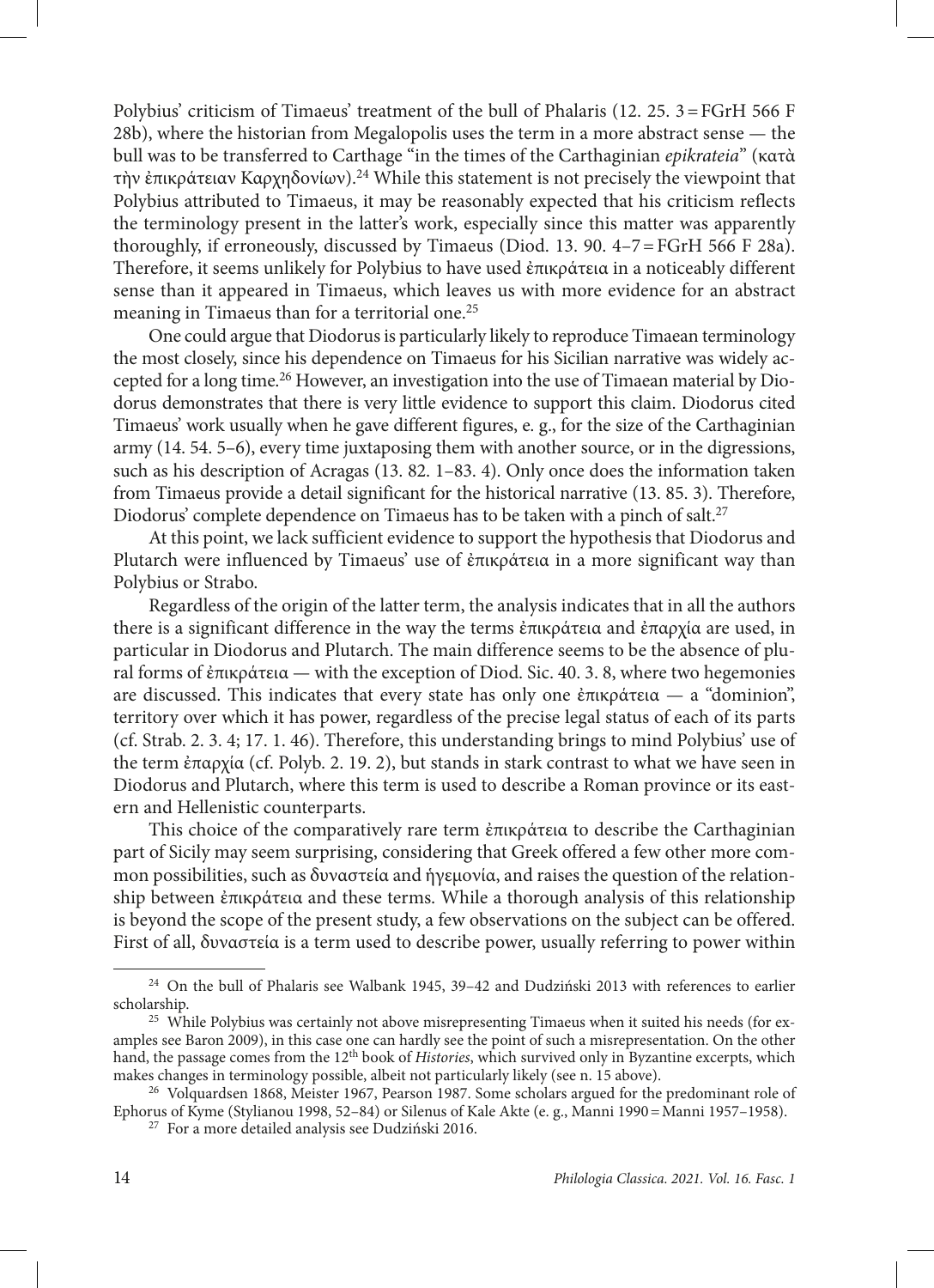the state, and quite often to different forms of tyranny or monarchy (e. g., Diod. 14. 8. 4 tyranny of Dionysius I; 14. 32.  $4$  — oligarchy of the Thirty Tyrants in Athens; 20. 77.  $1$  — a succession in Heracleia Pontica). On the other hand, ἡγεμονία often suggests the leadership of a military alliance.<sup>28</sup> It is clear that Diodorus perceived ήγεμονία and ἐπικράτεια as different terms — he uses the former only once in the context of Western Sicily, referring to the situation from the last quarter of the  $6<sup>th</sup>$  century, when the settlement of Heraclea by the Spartan prince Dorieus threatened the "hegemony of the Phoenicians" (τῶν Φοινίκων τὴν ἡγεμονίαν: 4. 23. 3). What is interesting is that Diodorus repeatedly uses the term ἡγεμονία to describe the Carthaginian empire elsewhere — in Libya and Sardinia (e. g., 12. 83. 6; 14. 77. 1; 15. 24. 2), but never uses this term for the Carthaginian part of Sicily. It would suggest that some feature of the Carthaginian ἐπικράτεια (perhaps its heterogeneous character?29) precluded it from being described as ἡγεμονία. Similarly, the ethnic character of another term used by Diodorus, συντέλεια, also makes it ill-suited to the Carthaginian ἐπικράτεια, inhabited by the Phoenicians, Greeks, Elymians and Sicels and possibly the others.30

Perhaps the change in meaning of the terms ἐπικράτεια and ἐπαρχία was influenced by the development, growing number and importance of the Roman provinces, fixed administrative units, which necessitated the use of a designated term. It seems that by the times of Diodorus the noun ἐπαρχία had become more precisely definable compared to how it was used by Polybius, and it described exclusively Roman provinces and similar administrative units. Consequently, authors like Diodorus, Strabo and Plutarch were forced to use a different term for the areas that were neither provinces or satrapies, nor hegemonies or alliances, but rather a mixture of a variety of communities and territories of a different status. The noun they chose seems to be έπικράτεια.<sup>31</sup>

No matter what reasons we attribute to the change in meaning of ἐπικράτεια and ἐπαρχία, the fact remains that the two may not be understood as synonyms. The use of the altogether uncommon term ἐπικράτεια to describe the Carthaginian presence in Western Sicily indicates that the ancient authors had some reservations about using another, more common nomenclature.

How do these observations impact our understanding of ἐπικράτεια and ἐπαρχία in the context of the Carthaginian presence in Western Sicily? Instead of treating ἐπικράτεια and ἐπαρχία as synonymous, I propose we do precisely the opposite — consider that the use of the term ἐπικράτεια instead of ἐπαρχία indicates that the ancient writers felt that the latter was inappropriate in the context of Carthaginian Sicily. Adopting such an approach will have, in my opinion, important consequences.

<sup>28</sup> McDougall 1983, η 4–6 offers (I) "command" and (II) "rule, supremacy, leadership".

<sup>&</sup>lt;sup>29</sup> Various passages in Diodorus indicate that the Carthaginian ἐπικράτεια included the old Phoenician colonies (since Dionysius I blamed the "Phoenicians from the *epikrateia*" for incursions into his territory in 368, Diod. Sic. 15. 73. 1), the Elymian and Sican allies (e. g., note the Halykiai, Segesta and Entella remaining loyal to the Carthaginians in the face of Dionysius' aggression: Diod. Sic. 14.48.4; Halykiai is explicitly called a part of the ἐπικράτεια in Diod. Sic. 14. 54. 2, see also Diod. Sic. 15. 73. 2) and Greek *poleis* — autonomous tributaries of the Carthaginians (e. g., Diod. Sic. 14. 41. 1; 47. 5; 15. 73. 2).

<sup>30</sup> For a discussion of Diodorus' use of συντέλεια see Cusumano 1996, 303–312. Cusumano (1996, 312) notes Diodorus' consistent use of the term throughout the *Library of History* and argues for its deliberate use by this author.

<sup>&</sup>lt;sup>31</sup> It is worth noting that the evolution of meaning of both nouns was not followed by the verbs related to them, which maintain the same range of meanings they had in Polybius' times.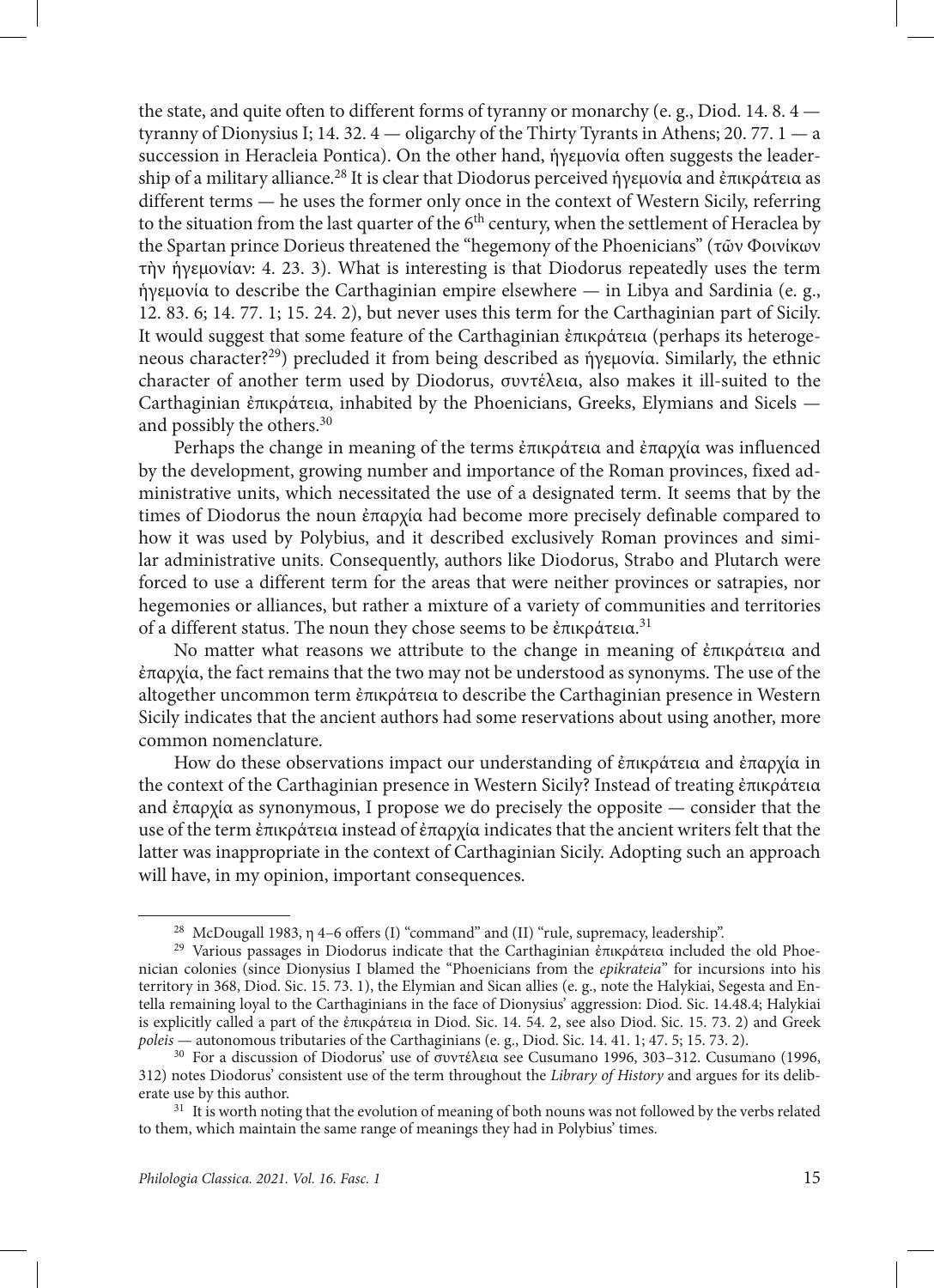First of all, it would indicate that the ancient authors — certainly Diodorus and Plutarch — were sensitive to the differences between provinces or satrapies and the character of Carthage's power.

Secondly, we should not frame the process of the evolution of the Carthaginian presence in Sicily into a model of linear progression, where ἐπικράτεια is considered a protoprovince, only by the end of the 4<sup>th</sup> century evolving into an ἐπαρχία (or, as Anello would argue, "vera e propria epikrateia").<sup>32</sup> While such an idea is certainly tempting, as it brings to the fore Carthage's growing control over her sphere of influence in Sicily, it may be concealing the complexity of this process.

## **6. Conclusions**

The above analysis of the use of the nouns ἐπαρχία and ἐπικράτεια in Polybius, Diodorus and Plutarch (and — in the case of the latter term — Strabo) leaves little doubt that ἐπαρχία and ἐπικράτεια could not have been used interchangeably. Especially Diodorus and Plutarch are very consistent in their use of these terms. Moreover, the same pattern of use for ἐπικράτεια (almost always in the singular) in the territorial sense is observable also in Strabo's *Geography*, which indicates that it was not a technical term coined and used specifically for Carthaginian Sicily. It is clear that for all three authors — Diodorus, Strabo and Plutarch — ἐπαρχία and ἐπικράτεια carried very different meanings.

These observations indicate that the meaning of both terms evolved over time. In Polybius' work ἐπικράτεια had a more abstract meaning, while ἐπαρχία referred to all kinds of territorial control. The analysis of Diodorus and Plutarch proves that from the 1<sup>st</sup> century BC onwards, ἐπαρχία assumed a much more precise meaning, as it was used to describe Roman provinces or their eastern and Hellenistic counterparts — administrative units governed by a single official appointed in the capital. At the same time, ἐπικράτεια was used by Diodorus and Plutarch to describe the Carthaginian presence in Western Sicily, while Strabo used it to determine the extent of a single state's whole dominion, regardless of the precise legal status of the territories.

Such a difference in understanding ἐπαρχία and ἐπικράτεια inevitably influences how we view the history of the Carthaginian presence in Sicily. In light of this analysis, ἐπικράτεια can no longer be considered the same as ἐπαρχία, a (proto-)province, governed by the Carthaginians. Instead, we should understand it as a far less structured patchwork of states, peoples and territories, which recognised Carthage's superiority in various ways.

#### **References**

Ameling W. The Rise of Carthage to 264 BC, in: D.B.Hoyos (ed.) *A Companion to the Punic Wars.* Chichester, Wiley-Blackwell, 2011, 39–57.

Anello P. Il trattato del 405/4 a.C. e la formazione della <<eparchia>> punica di Sicilia. *Kokalos* 1986, 32, 115–179.

Anello P. Rapporti dei Punici con Elimi, Sicani e Greci. *Kokalos* 1990–1991, 36–37, 175–213.

Anello P. Punici e Greci dal 405/4 a.C. all'eta timoleontea, in: M.Congiu et al. (eds). *Greci e Punici in Sicilia tra V e IV secolo a. C.*Caltanisetta, Sciascia, 2008, 81–100.

Bondi S.F. L'eparchia punica in Sicilia. L'ordinamento giuridico. *Kokalos* 1990–1991, 36–37, 215–231.

<sup>32</sup> E. g., Anello 1986, 176–177; Anello 1990–1991, 209; Bondì 1990–1991b, 261–262; Tusa 1990–1991, 166; Anello 2008, 97.